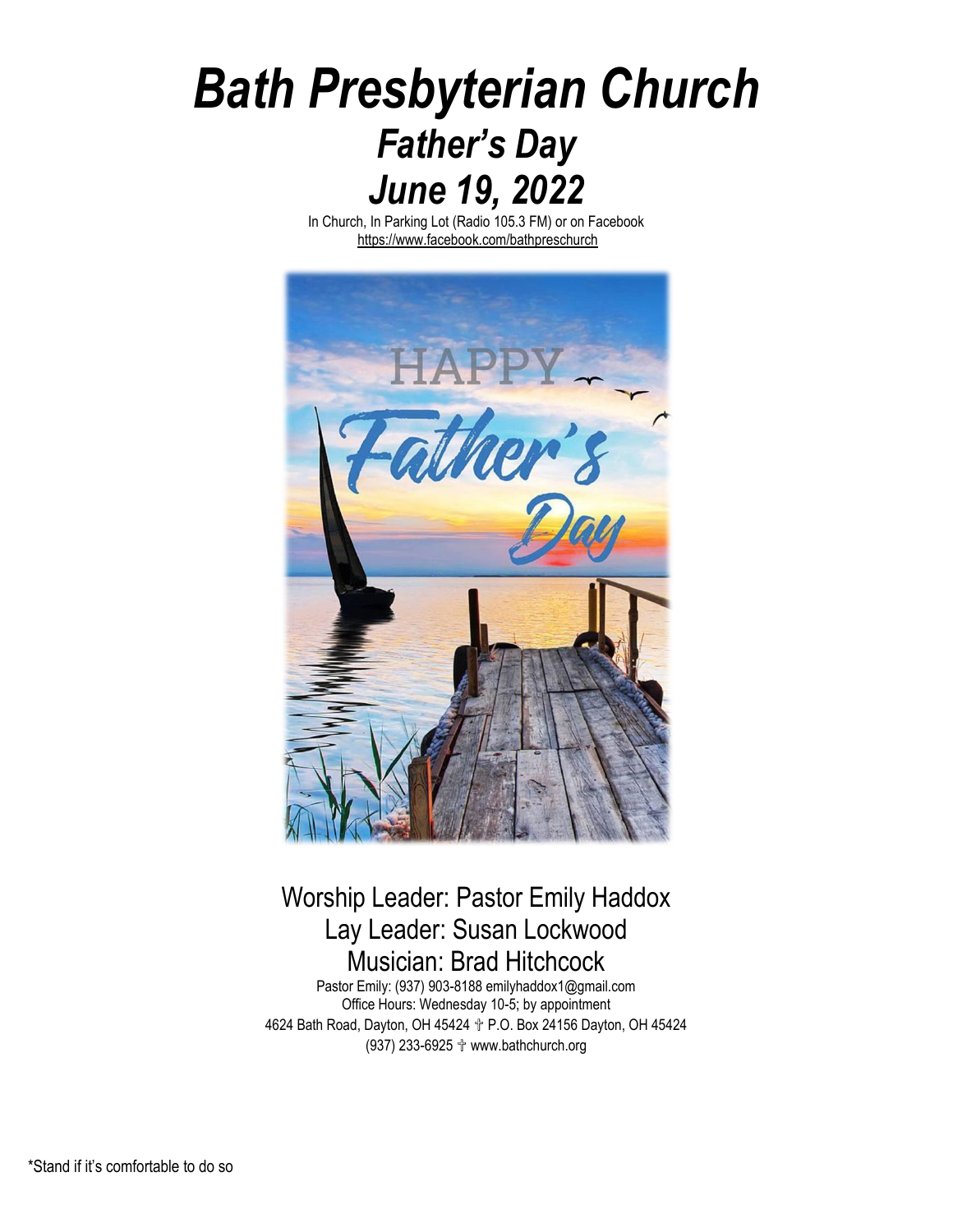**Time for Quiet Reflection & Prayer**

**Lighting of the Candles**

**Ringing of the Bell** 

**Music for Praise & Meditation**

**Welcome!**

#### **Announcements**

- ⮚ In the life of our Church
- ⮚ Minute for Mission
- **Ell** Sharing of Joys & Concern
- ⮚ **Covenant Church for Prayers:** Middletown First Presbyterian Church, Pastor Michael Isaacs and Christian Educator Lisa Kaufer.

# **Call to Worship: (Psalm 42)**

One: As the deer pants for the water, so my soul longs after you, my God. My soul aches for a God that lives! **All: Where can we go to see God face to face? Our only food day or night is our tears when we are far from our God.**

One: These things we remember as we pour out our souls in God's house with cries of gladness and thanksgiving. **All: Even when we are dispirited, we know we will praise God once again. The Deep is echoing in the sound of your waterfall of love pouring down on us. During the night we are comforted by a song to you. Let our prayers call you our rock. You are our deliverance, you are our God. Let us worship God!**

**\*Call to Worship in Music:** "How Can I Keep from Singing" (refrain only pg 821)

No Storm can shake my inmost calm while to that Rock I'm clinging. Since Christ is Lord of heaven and earth, how can I keep from singing?

**\*Call to Confession:** The gospel assures us that those who love God will be protected, and those who call out in times of trouble will be answered. With faith and hope, let us confess our sin.

**\*Prayer of Confession:** O God, sometimes the journey is too much; we can't go on, and we complain that we are all

alone. Nobody cares, not even you. Our strength is gone, and we are ready to give up.

In those times, when we are consumed with self-pity and convinced there is no hope, send your Spirit into our hearts to remind us of your sustaining grace. Strengthen us at your Table and by the daily claiming of our baptism, so we may go confidently on our journeys, carrying out the mission you have given us. Through Christ we pray. Amen

## **\*Assurance of Pardon:**

Hear the good news of God's love for us; not in the earthquake, not in the storms, not in the mighty deeds but in the silence, in the gentle touch, in the quiet rain God says, again, "You are my Beloved. I love you.Thanks be to God.

## **\*Hymn – #24 "God Who Stretched the Spangled Heavens"**

**\*The Passing of the Peace -** Stay standing and display loving signs of Christ's peace to your church family - smile, wave, flash the peace sign, etc.

#### **Children's Message**

## **1st Scripture Reading**- 1 Kings 19: 1-15

Ahab told Jezebel all that Elijah had done, and how he had killed all the prophets with the sword. Then Jezebel sent a messenger to Elijah, saying, "So may the gods do to me, and more also, if I do not make your life like the life of one of them by this time tomorrow." Then he was afraid; he got up and fled for his life, and came to Beer-sheba, which belongs to Judah; he left his servant there. But he himself went a day's journey into the wilderness, and came and sat down under a solitary broom tree. He asked that he might die: "It is enough; now, O LORD, take away my life, for I am no better than my ancestors." Then he lay down under the broom tree and fell asleep. Suddenly an angel touched him and said to him, "Get up and eat." He looked, and there at his head was a cake baked on hot stones, and a jar of water. He ate and drank, and lay down again. The angel of the LORD came a second time, touched him, and said, "Get up and eat, otherwise the journey will be too much for you." He got up, and ate and drank; then he went in the strength of that food forty days and forty nights to Horeb the mount of God. At that place he came to a cave, and spent the night there. Then the word of the LORD came to him, saying, "What are you doing here, Elijah?" He answered, "I have been very zealous for the LORD, the God of hosts; for the Israelites have forsaken your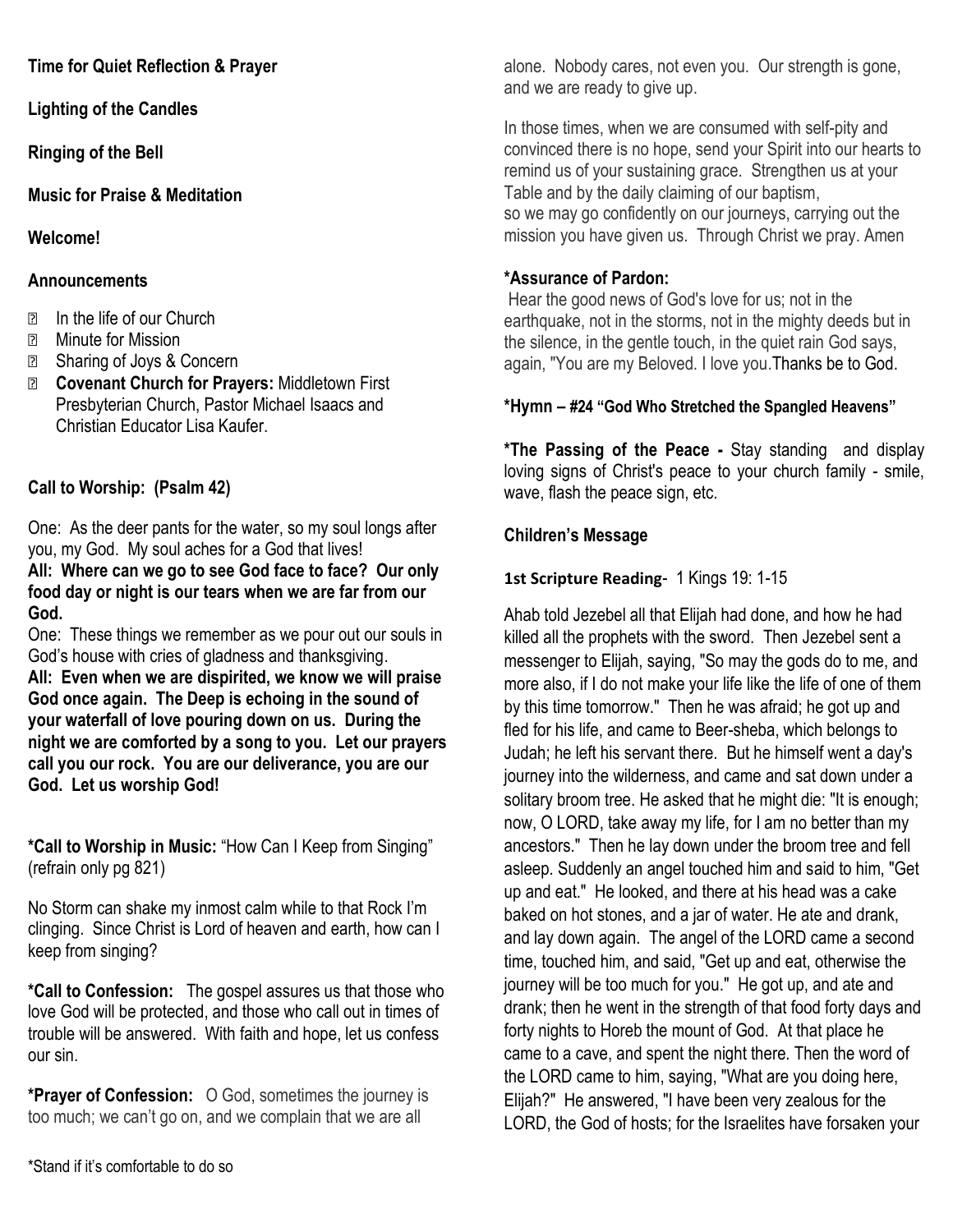covenant, thrown down your altars, and killed your prophets with the sword. I alone am left, and they are seeking my life, to take it away." He said, "Go out and stand on the mountain before the LORD, for the LORD is about to pass by." Now there was a great wind, so strong that it was splitting mountains and breaking rocks in pieces before the LORD, but the LORD was not in the wind; and after the wind an earthquake, but the LORD was not in the earthquake; and after the earthquake a fire, but the LORD was not in the fire; and after the fire a sound of sheer silence. When Elijah heard it, he wrapped his face in his mantle and went out and stood at the entrance of the cave. Then there came a voice to him that said, "What are you doing here, Elijah?" He answered, "I have been very zealous for the LORD, the God of hosts; for the Israelites have forsaken your covenant, thrown down your altars, and killed your prophets with the sword. I alone am left, and they are seeking my life, to take it away." Then the LORD said to him, "Go, return on your way to the wilderness of Damascus.

#### **Music for Meditation**

2nd Scripture Reading – Luke 8: 26-39

Then they arrived at the country of the Gerasenes, which is opposite Galilee. As he stepped out on land, a man of the city who had demons met him. For a long time he had worn no clothes, and he did not live in a house but in the tombs. When he saw Jesus, he fell down before him and shouted at the top of his voice, "What have you to do with me, Jesus, Son of the Most High God? I beg you, do not torment me"--for Jesus had commanded the unclean spirit to come out of the man. (For many times it had seized him; he was kept under guard and bound with chains and shackles, but he would break the bonds and be driven by the demon into the wilds.) Jesus then asked him, "What is your name?" He said, "Legion"; for many demons had entered him. They begged him not to order them to go back into the abyss. Now there on the hillside a large herd of swine was feeding; and the demons begged Jesus to let them enter these. So he gave them permission. Then the demons came out of the man and entered the swine, and the herd rushed down the steep bank into the lake and was drowned. When the swineherds saw what had happened, they ran off and told it in the city and in the country. Then people came out to see what had happened, and when they came to Jesus, they found the man from whom the demons had gone sitting at the feet of Jesus,

clothed and in his right mind. And they were afraid. Those who had seen it told them how the one who had been possessed by demons had been healed. Then all the people of the surrounding country of the Gerasenes asked Jesus to leave them; for they were seized with great fear. So he got into the boat and returned. The man from whom the demons had gone begged that he might be with him; but Jesus sent him away, saying, "Return to your home, and declare how much God has done for you." So he went away, proclaiming throughout the city how much Jesus had done for him.

Pastor: This is the Word of the Lord

**People:** Thanks Be To God

#### **Sermon:** "**How Jesus drives" – Pastor Emily Haddox**

#### **\*Affirmation of Faith: A New Creed (The United Church)**

We are not alone, we live in God's world. We believe in God: who has created and is creating, who has come in Jesus, the Word made flesh, to reconcile and make new, who works in us and others by the Spirit. We trust in God. We are called to be the Church: to celebrate God's presence, to live with respect in Creation, to love and serve others, to seek justice and resist evil, to proclaim Jesus, crucified and risen, our judge and our hope. In life, in death, in life beyond death, God is with us. We are not alone. Thanks be to God.

#### **Pastoral Prayer & Prayers of the People – Lord's Prayer**

Our Father, who art in heaven; hallowed be thy name. Thy kingdom come, thy will be done; on earth as it is in heaven. Give us this day our daily bread. And forgive us our debts as we forgive our debtors. Lead us not into temptation, but deliver us from evil. For thine is the kingdom and the power and the glory forever. Amen.

**Sung Prayer response:** "When We Are Tested" (tune - Be Thou my Vision #450)

"When we are tempted to barter our souls, trading the truth for the power to control, teach us to worship and praise only you, seeking your will in the work that we do."

#### **Offering**

**\*Doxology -** "Praise God from whom all blessings flow; Praise Him, all creatures here below; Praise Him above, ye heav'nly host; Praise Father, Son, and Holy Ghost."